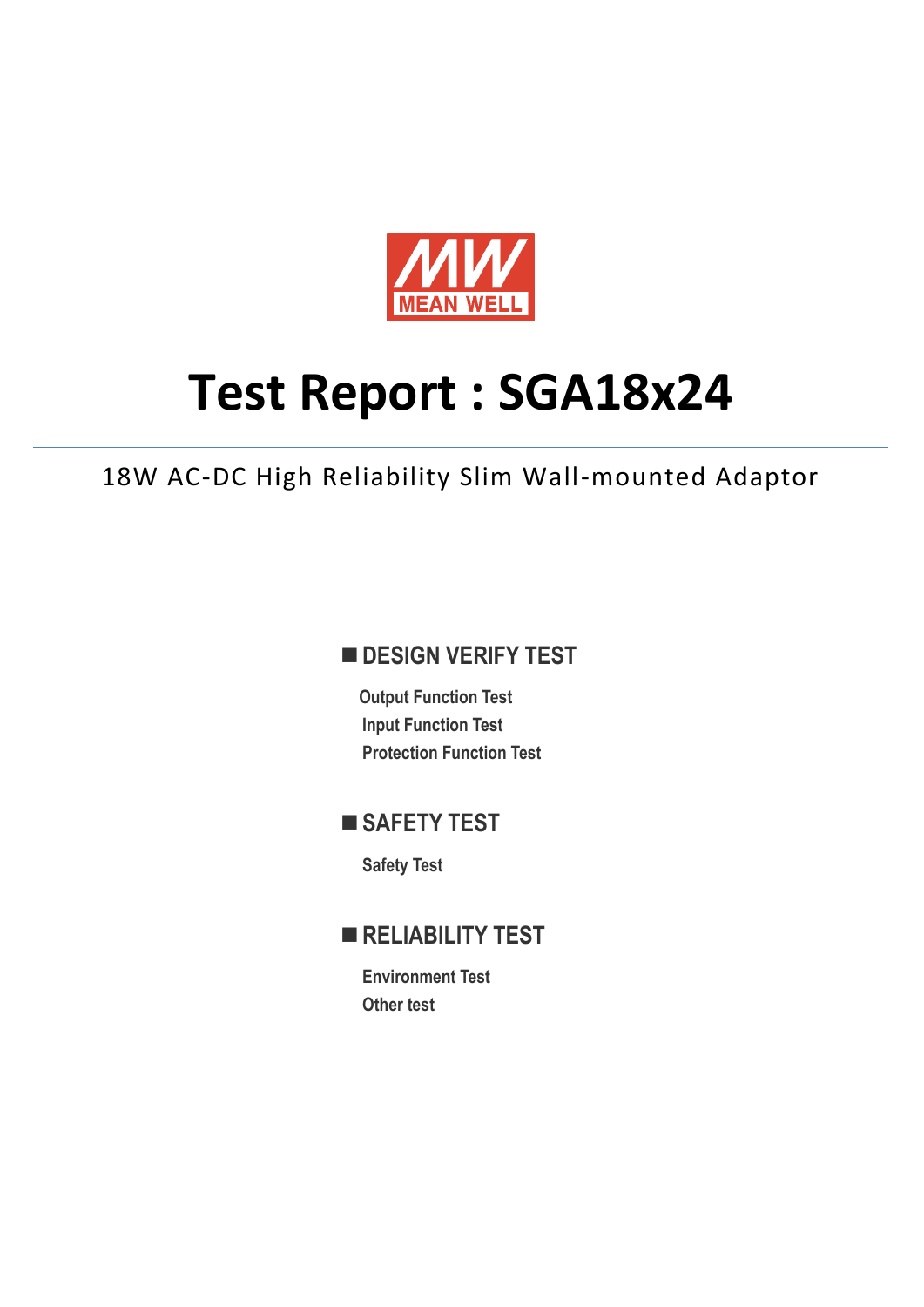

## **DESIGN VERIFY TEST**

## **OUTPUT FUNCTION TEST**

| <b>NO</b>      | <b>TEST ITEM</b>          | <b>SPECICATION</b>     | <b>TEST CONDITION</b>                                        | <b>RESULT</b>       | <b>VERDICT</b> |
|----------------|---------------------------|------------------------|--------------------------------------------------------------|---------------------|----------------|
| 1              | <b>RIPPLE &amp; NOISE</b> | 100 mVp-p (Max)        | I/P:230VAC<br>O/P:FULL LOAD<br>Ta: $25^{\circ}$ C            | 20 mVp-p            | P              |
| $\overline{2}$ | <b>VOLTAGE TOLERANCE</b>  | $-2\% \sim +2\%$ (Max) | I/P:90VAC~264VAC<br>O/P:FULL~MIN. LOAD<br>Ta: $25^{\circ}$ C | $-1.15\% - +0\%$    | P              |
| 3              | <b>LINE REGULATION</b>    | $-1\% - 1\%$ (Max)     | $I/P$ :90VAC ~264VAC<br>O/P:FULL LOAD<br>Ta: $25^{\circ}$ C  | $-0\% - 0.01\%$     | P              |
| 4              | <b>LOAD REGULATION</b>    | $-2\% \sim +2\%$ (Max) | I/P:230VAC<br>O/P:FULL ~MIN LOAD<br>Ta: $25^{\circ}$ C       | $-0.40\% - +0.34\%$ | P              |
| 5              | SET UP TIME               | 300 mS                 | I/P:230VAC<br>O/P:FULL LOAD<br>Ta: $25^{\circ}$ C            | 254.6 mS            | P              |
| $6\phantom{1}$ | <b>RISE TIME</b>          | 30 mS                  | I/P:230VAC<br>O/P:FULL LOAD<br>Ta: $25^{\circ}$ C            | 11.4 mS             | P              |
| $\overline{7}$ | <b>HOLD UP TIME</b>       | 16 mS (Min)            | I/P:115VAC<br>O/P:FULL LOAD<br>Ta: $25^{\circ}$ C            | 18.1 mS             | P              |

#### **INPUT FUNCTION TEST**

| <b>NO</b>      | <b>TEST ITEM</b>                    | <b>SPECICATION</b>                               | <b>TEST CONDITION</b>                                                 | <b>RESULT</b>                          | <b>VERDICT</b> |
|----------------|-------------------------------------|--------------------------------------------------|-----------------------------------------------------------------------|----------------------------------------|----------------|
| 1              | <b>VOLTAGE RANGE</b>                | $90$ VAC ~ $264$ VAC                             | I/P:TESTING<br>O/P:FULL LOAD<br>Ta: $25^{\circ}$ C                    | $59V - 264V$                           | P              |
| $\overline{2}$ | <b>FREQUENCY RANGE</b>              | 50HZ - 60HZ (Typ)<br>NO DAMAGE OSC               | I/P: $100$ VAC ~ $240$ VAC<br>O/P:FULL~MIN LOAD<br>Ta: $25^{\circ}$ C | TEST: OK                               | P              |
| 3              | <b>EFFICIENCY</b>                   | 86.5%                                            | I/P:230VAC<br>O/P:FULL LOAD<br>Ta: $25^{\circ}$ C                     | 87.189 %                               | P              |
| $\overline{4}$ | AVERAGE EFFICIENCY                  | 85.00 % (DoE Level VI)<br>85.45% (CoC Version 5) | I/P:115/230VAC<br>O/P:25% 、50% 、75% 、100% LOAD<br>Ta: $25^{\circ}$ C  | 86.267 % (115VAC)<br>86.229 % (230VAC) | P              |
| 5              | <b>AC CURRENT</b>                   | 0.45A (Max)                                      | I/P: 100VAC<br>O/P:FULL LOAD<br>Ta: $25^{\circ}$ C                    | 0.369A                                 | P              |
| 6              | NO LOAD POWER<br><b>CONSUMPTION</b> | $< 0.075W$ (Max)                                 | I/P:230VAC<br>O/P: NO LOAD<br>Ta: $25^{\circ}$ C                      | 0.0516 W                               | P              |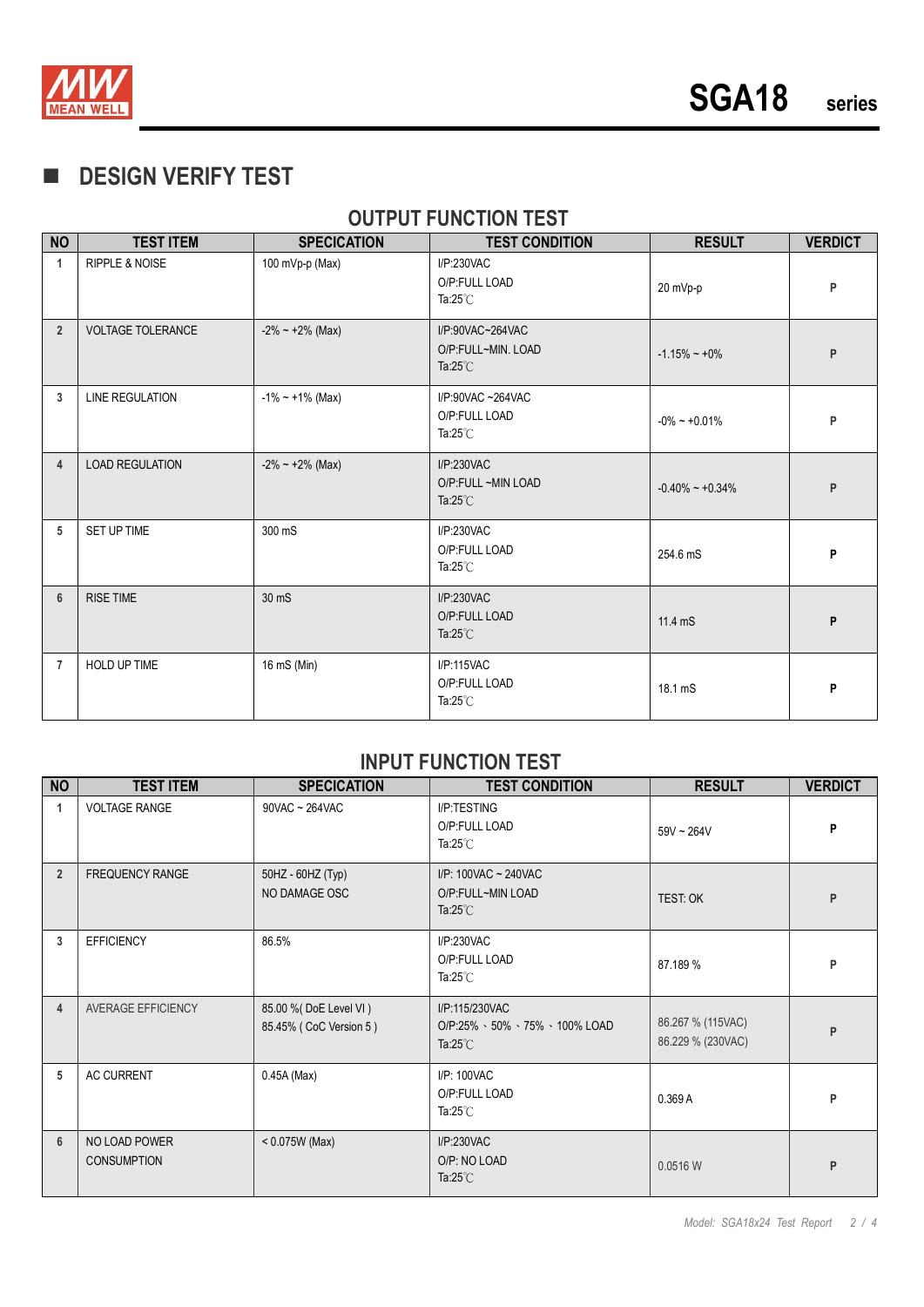

|   | <b>INRUSH CURRENT</b>  | $<$ 45A<br><b>COLD START</b> | I/P:230VAC<br>O/P:FULL LOAD<br>Ta: $25^{\circ}$ C | 35.3 A                       |   |
|---|------------------------|------------------------------|---------------------------------------------------|------------------------------|---|
| 8 | <b>LEAKAGE CURRENT</b> | < 0.25mA                     | I/P:240VAC<br>O/P:Min LOAD<br>Ta: $25^{\circ}$ C  | L-FG: 0.02mA<br>N-FG: 0.02mA | D |

#### **PROTECTION FUNCTION TEST**

| <b>NO</b>      | <b>TEST ITEM</b>        | <b>SPECICATION</b>                  | <b>TEST CONDITION</b>                             | <b>RESULT</b>                                                | <b>VERDICT</b> |
|----------------|-------------------------|-------------------------------------|---------------------------------------------------|--------------------------------------------------------------|----------------|
|                | OVER LOAD PROTECTION    | 120~180%                            | I/P:230VAC<br>O/P:TESTING<br>Ta: $25^{\circ}$ C   | 150%<br><b>HICCUP MODE</b><br><b>RESET: AUTO RECOVER</b>     | P              |
| $\overline{2}$ | OVER VOLTAGE PROTECTION | 110~140%                            | I/P:230VAC<br>O/P:MIN LOAD<br>Ta: $25^{\circ}$ C  | 125% (IN4751A)<br>Clamp by ZENER diode                       | P              |
| 3              | SHORT PROTECTION        | SHORT OUTPUT<br>NO DAMAGE<br>1 HOUR | I/P:264VAC<br>O/P:FULL LOAD<br>Ta: $25^{\circ}$ C | NO DAMAGE<br><b>HICCUP MODE</b><br><b>RESET AUTO RECOVER</b> | P              |

## **SAFETY TEST**

#### **SAFETY TEST**

| <b>NO</b> | <b>TEST ITEM</b>            | <b>SPECICATION</b>              | <b>TEST CONDITION</b>                      | <b>RESULT</b>                         | <b>VERDICT</b> |
|-----------|-----------------------------|---------------------------------|--------------------------------------------|---------------------------------------|----------------|
|           | WITHSTAND VOLTAGE           | I/P-O/P:4242 VDC/min            | I/P-O/P:4242 VDC/min<br>Ta: $25^{\circ}$ C | I/P-O/P: 0.03uA<br>NO DAMAGE          | D              |
|           | <b>ISOLATION RESISTANCE</b> | $I/P$ -O/P:500VDC>100M $\Omega$ | $I/P$ -O/P:500 VDC<br>Ta: $25^{\circ}$ C   | $I/P$ -O/P>100M $\Omega$<br>NO DAMAGE | D              |